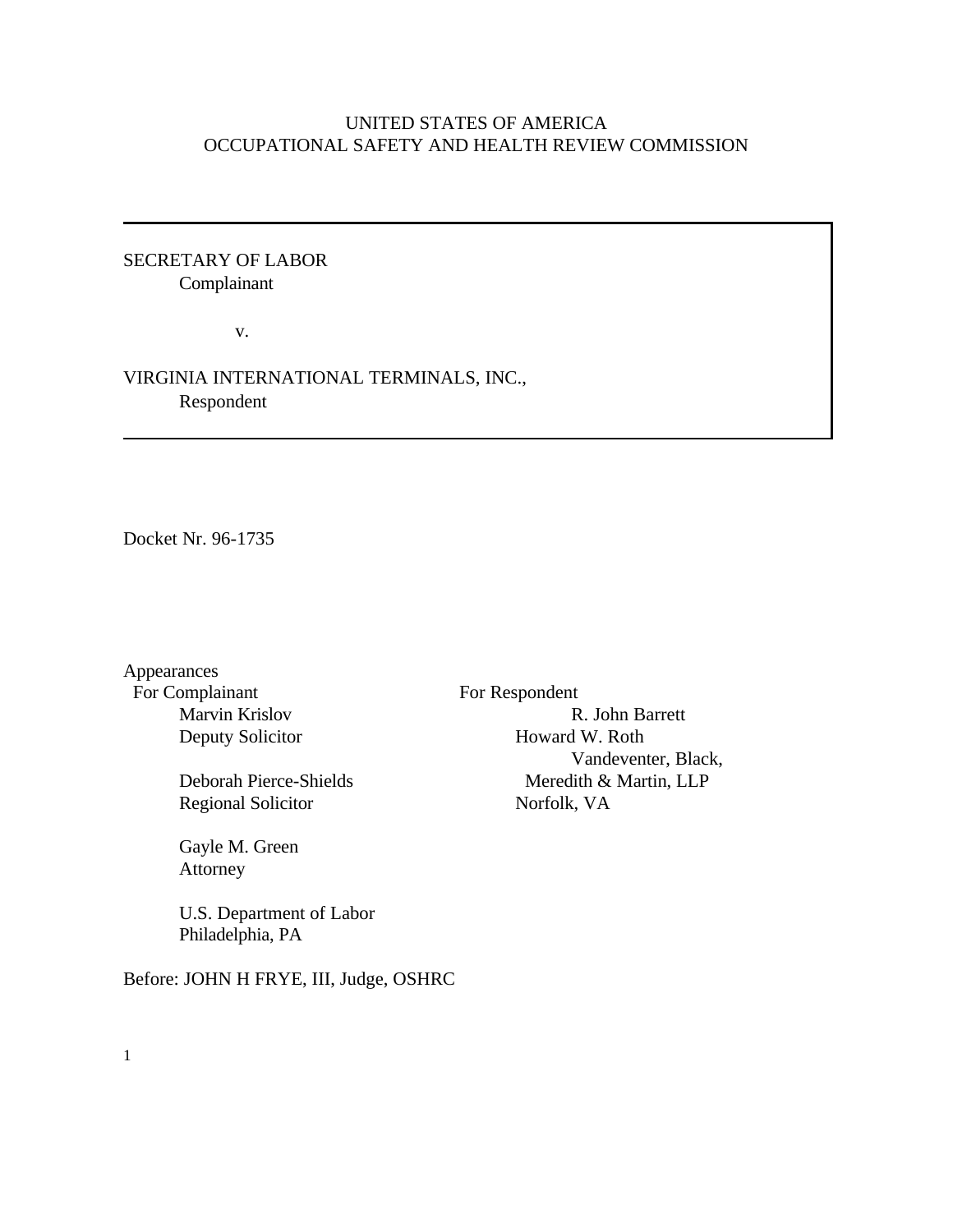#### DECISION AND ORDER

#### I. INTRODUCTION

The single citation in this case was issued following an OSHA investigation into a fatality that resulted from a forklift truck accident at Respondent Virginia International Terminals' Warehouse 4, Norfolk International Terminal. The accident occurred when an operator drove her forklift truck off of a loading ramp. The operator either jumped or was ejected from her truck and suffered serious injuries. Some days following this accident she died.

The Compliance Officer who investigated the fatality learned that, although Respondent's employees operate forklift trucks that are equipped with seat belts, they are not required to use these belts. Because there is no specific OSHA regulation addressing the hazard to which forklift truck operators are exposed if they exit their forklift truck during a tipover or fall from a dock or ramp, the citation was issued under the General Duty Clause, Section  $5(a)(1)$  of the Occupational Safety and Health Act. Trial of this charge took place September 4 - 5, 1997, in Norfolk, Virginia.

The facts are not in dispute. VIT is a corporation with a business address and workplace at Norfolk International Terminal, 7737 Hampton Boulevard, Norfolk, VA 23505. (Answer). Respondent employs approximately 1,200 employees in its business activities, and utilizes tools, equipment, materials, goods and supplies which have originated in whole or in part from locations outside the State of Virginia. (Answer)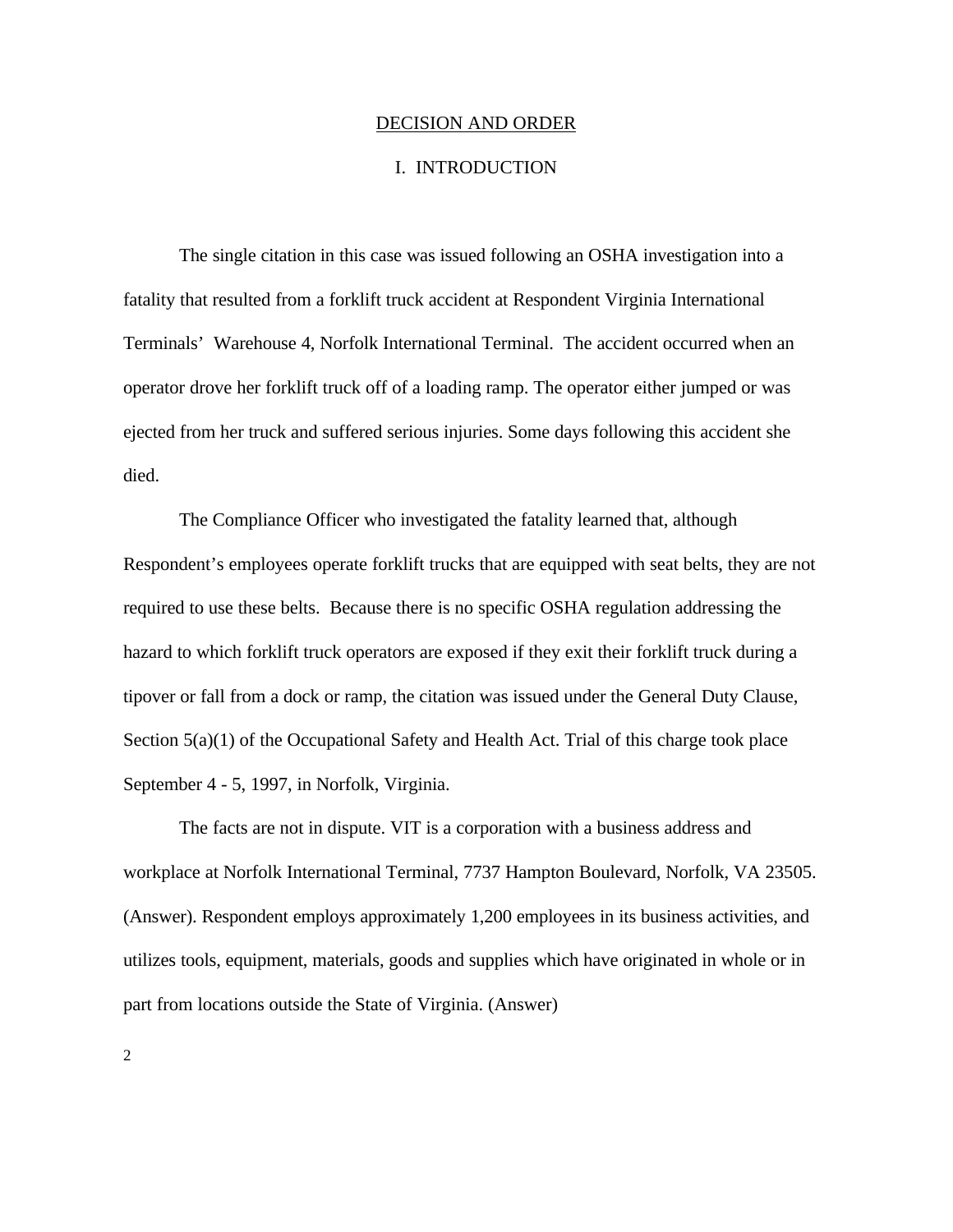Margie Poarch, an employee of Respondent, was operating a Hyster "Challenger" forklift truck on October 9, 1996. (Tr. p. 22, GX 12). She backed off a ramp and either jumped or was thrown from her forklift, suffering serious injuries for which she was hospitalized. She died on October 20, 1996. (Tr. p. 16, 22, 177). The Operating Manual for Ms. Poarch's Hyster forklift warns that the seat belt must be worn to reduce the risk of serious injury. (GX No. 8, Tr. p. 32-34).

Beginning on October 21, 1996, OSHA Safety and Health Compliance Officer Beverly Kupke (now Beverly Crandell) conducted a fatality investigation at Respondent's workplace. (Tr. 15). On November 26, 1996, the Secretary issued to Respondent one citation together with a Notice of Proposed Penalty. (GX 6).

Respondent's employees operate forklift trucks that are equipped with seat belts (GX 12) that they routinely do not use. (Tr. p. 27). Respondent's management personnel are aware of this practice. (GX 12). Both union and management recommend but do not require the use of seat belts on forklift trucks (Tr. p. 184, 201, 242; GX 12). The Hampton Roads Shipping Association (HRSA) recommends that, whenever equipment is provided with seat belts or other protective devices, the employer shall require their use<sup>1</sup> (GX 9, second to the last page), although it appeared that this policy had not been enforced and was about to be reconsidered. Mr. Harrison, the Director of Port Safety for HRSA, was involved in formulating the Hampton

 $1$  The HRSA is an association comprised of management representatives of the companies, including Respondent, and union representatives of the unions, who operate and work in the Port of Norfolk. (Tr. p. 36, 93). This policy was adopted by the joint labor-management Safety Committee of the HRSA. Tr. 93-96.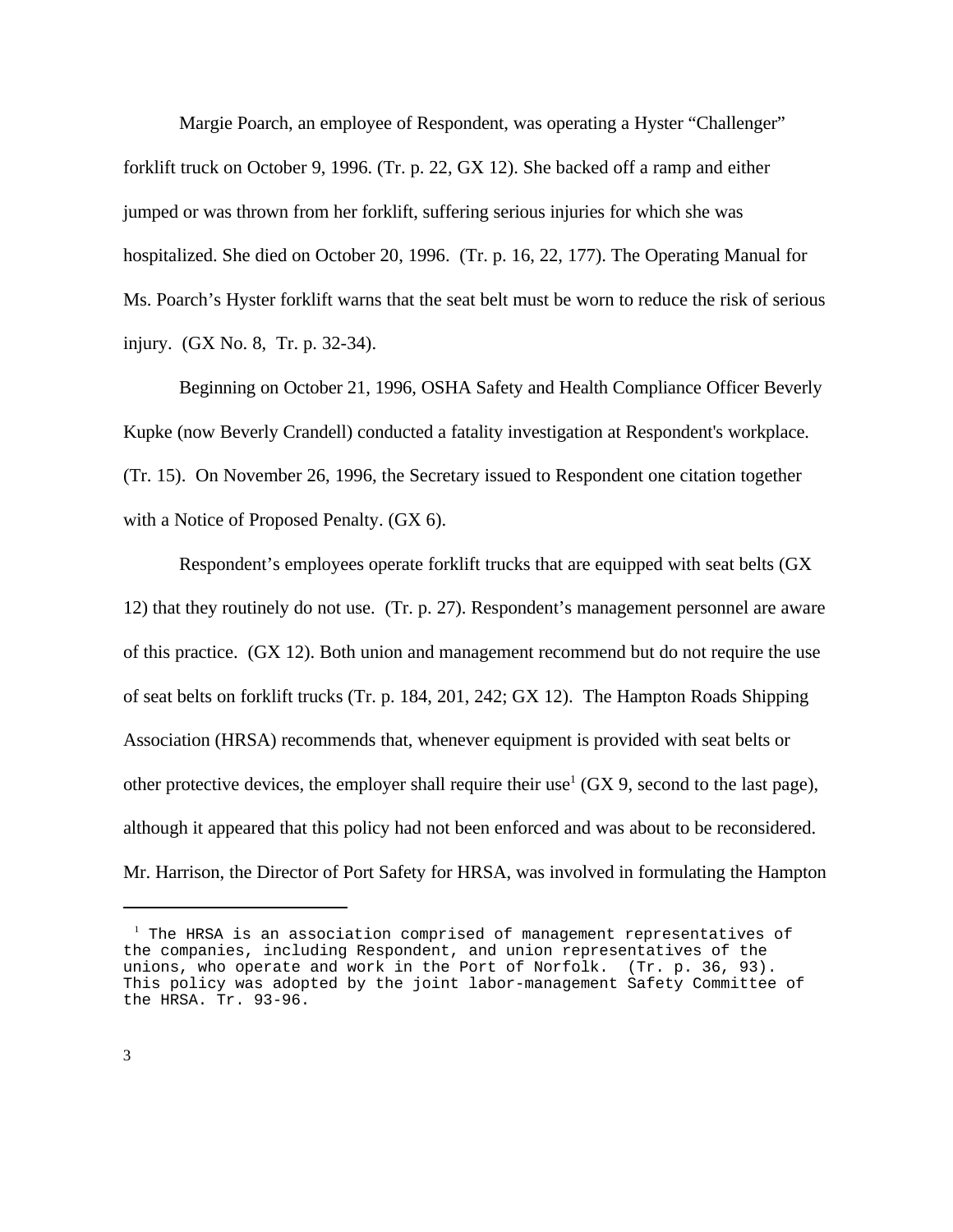Roads policy on seat belts in 1990. (Tr. p. 231-32). The Secretary had announced that a universal seat belt requirement was under consideration, and the local policy was adopted in an effort to be pro-active. (Tr. p. 95, 232). Mr. Harrison understands that OSHA has decided to shelve the seat belt regulation. (Tr. p. 232-233). Consequently, HRSA may consider revoking the port policy on seat belts. (Tr. p. 233).

The Secretary relies on ASME B56.1-1993, "Safety Standard for Low Lift and High Lift Trucks," a standard formulated by the American Society of Mechanical Engineers in accordance with the procedures of the American National Standards Institute, Inc. (ANSI). (GX 7, p. 1). Safety standards relating to the design, operation, and maintenance of powered industrial trucks are included in it. (GX 7, p. 1) The Standard serves as a guide to governmental authorities, manufacturers, purchasers, and users of the equipment. (GX 7, p. 1)

The ASME Standard states that counterbalanced sit-down lift trucks, the kind of truck operated at Respondent's worksite (Tr. p. 116), shall have a restraint device or system designed

... to assist the operator in reducing the risk of entrapment of the operator's head and/or torso between the truck and the ground in the event of a tipover.

 $(GX 7, \& 7.39(a))$  The Standard also states that, when an operator protection system is provided, it shall be used:

An active operator protection device or system, when provided, shall be used. Operator protection in the event of tipover is intended to reduce the risk of entrapment of the head and torso between the truck and the ground but may not protect the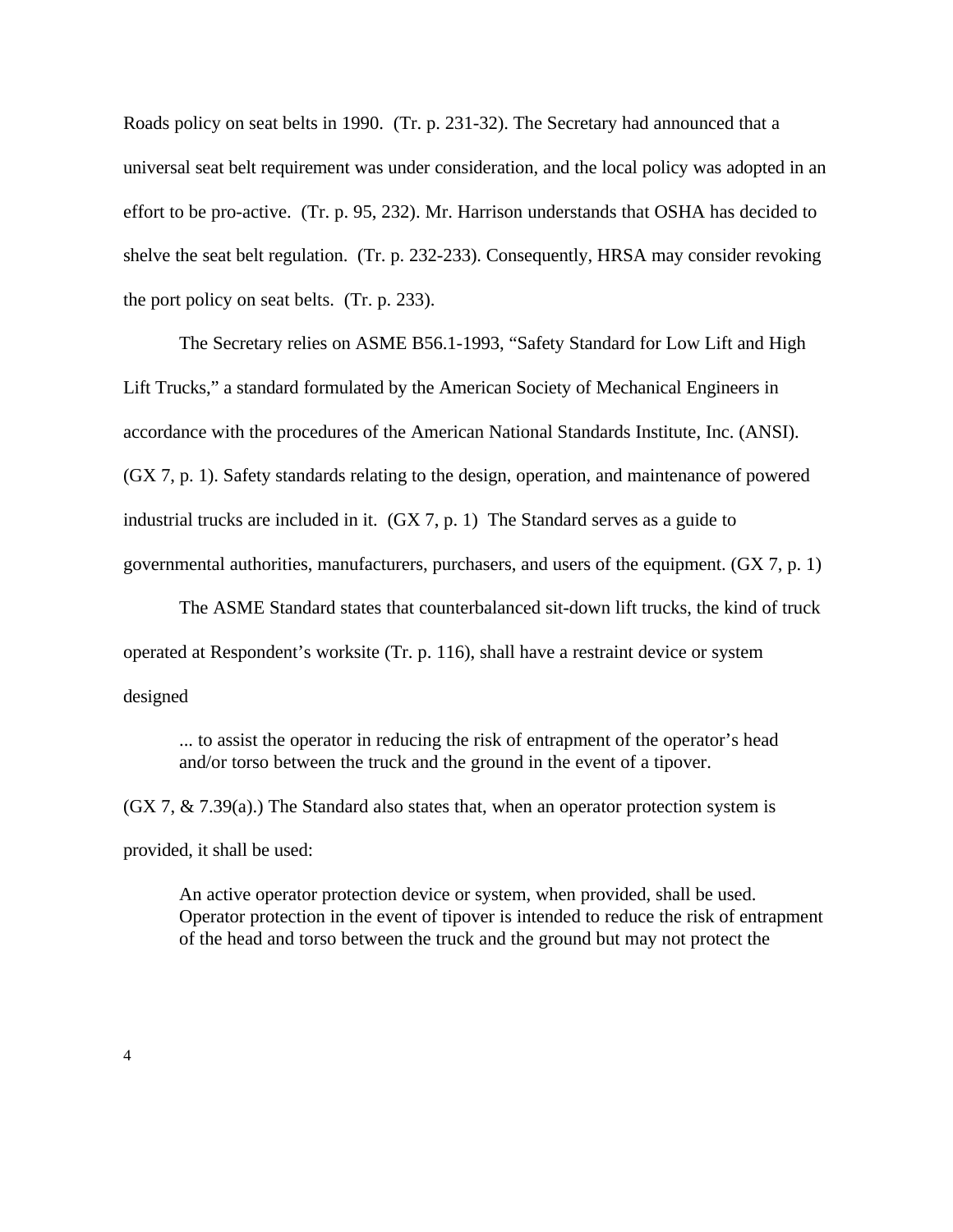operator against all possible injury (see para. 7.2.2). However, steps indicated in paras.5.3.18(d) and (e) should still be adhered to.<sup>2</sup>

The Standard offers the following guidance in the event of a tipover:

(d) The operator should stay with the truck if lateral or longitudinal tipover occurs. The operator should hold on firmly and lean away from the point of impact.

(e) The operator should stay with the truck if it falls off a loading dock or ramp. The operator should hold on firmly and lean away from the point of impact.

GX 7, & 5.3.18.

Following the dictates of the Standard, the manufacturer of the Hyster Challenger forklift

truck provides the following warning both in the Operating Manual and on the truck.

PROTECT YOURSELF, FASTEN YOUR SEATBELT!

\* \* \*

DO NOT JUMP off if the truck tips! HOLD the steering wheel firmly. BRACE your feet. LEAN FORWARD and AWAY from point of impact.

GX 8, p.5. The Operating Manual contains numerous similar warnings.

The Operating Manual also states (p.8):

The seat belt and hip restraint bracket provide additional means to help the operator keep the head and torso substantially within the confines of the lift truck frame and overhead guard if a tipover occurs. This restraint system is intended to reduce the risk of the head and torso being trapped between the lift truck and the ground, but it can not protect the operator against all possible injury in a tipover. The hip restraint bracket will help the operator resist side movement if the seat belt is not fastened. It is not a substitute for the seat belt. Always fasten the seat belt.

 $2$  Paragraph  $5.3.19$ .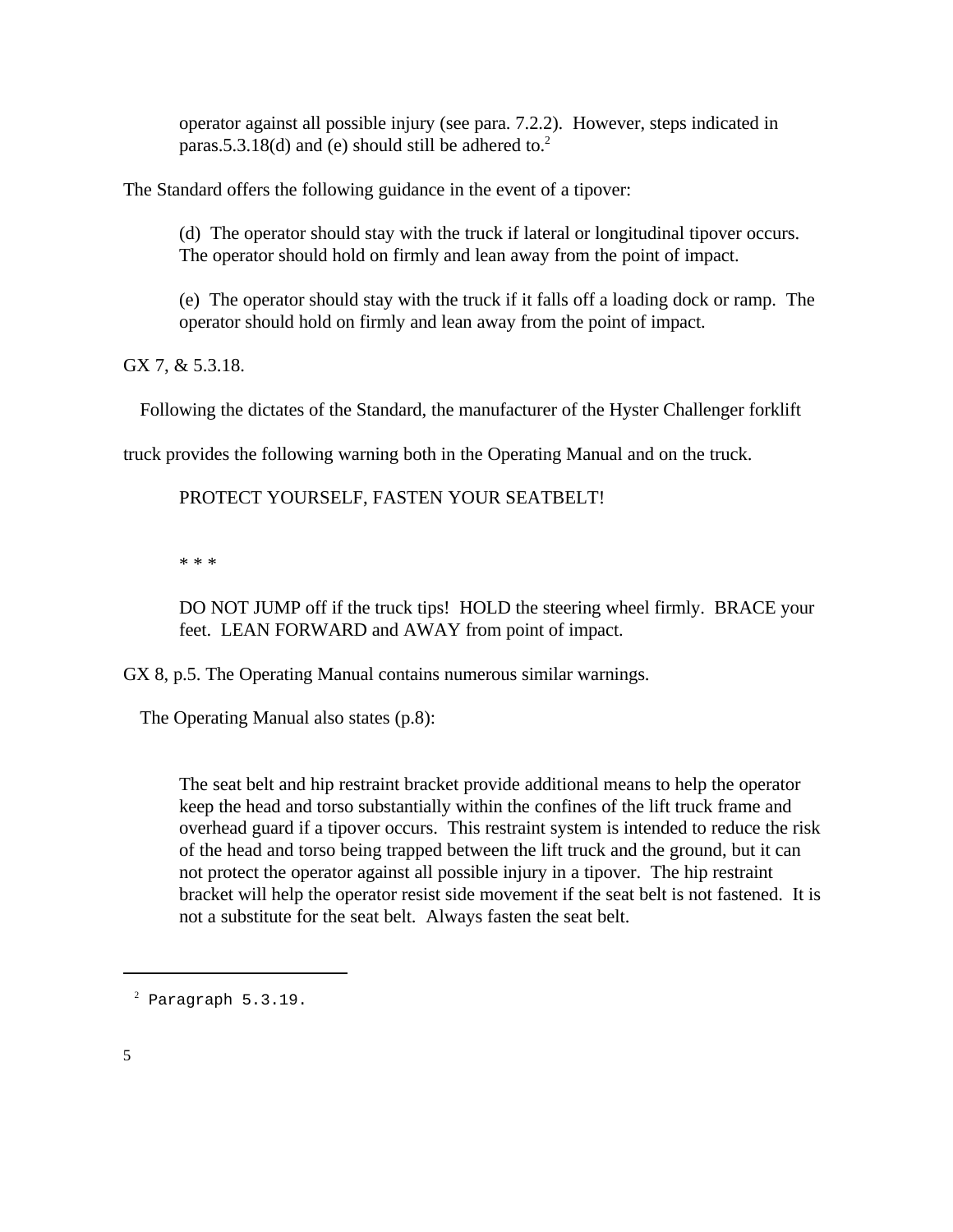The Secretary's expert witness, Mr. Richard Sauger,<sup>3</sup> voiced an opinion that differs from the Standard in that he does not advocate staying with the truck in the event of a longitudinal tipover. In that situation, Mr. Sauger advocates jumping clear. (Tr. 138-40.)

VIT relies on a study done by the Institute for Advanced Safety Studies for Allis-Chalmers, Industrial Truck Division, in 1985-86. The purpose of the study was to determine if a winged seat and/or a seat belt would affect the severity of injuries to an operator's head in a tipover. The study measured acceleration in the head of an anthropometric dummy in tipovers:

|                                         | <b>Averaged Peak</b><br>Resultant<br>Acceleration $(g's)$ | Averaged Head<br><b>Injury Criterion</b><br>$(HIC)^4$ | <b>Averaged Severity</b><br>Index $(SI)$ |
|-----------------------------------------|-----------------------------------------------------------|-------------------------------------------------------|------------------------------------------|
| <b>Conventional Seat</b><br>$w$ /o Belt | 362                                                       | 1200                                                  | 1427                                     |
| <b>Conventional Seat</b><br>with Belt   | 426                                                       | 1164                                                  | 1556                                     |
| Winged Seat w/o Belt 377                |                                                           | 1240                                                  | 1447                                     |
| Winged Seat with<br>Belt                | 528                                                       | 2331                                                  | 2691                                     |

Effects of Seat/Belt Combination on Head Injury

<sup>3</sup> Richard Sauger is an OSHA employee working as a Safety Specialist in the office of Electrical, Electronic & Mechanical Engineering Safety Standards, and acting as the Director of the Safety Standards Program for OSHA. (Tr. p. 100-101). He is a member of the ASME B56.1 Committee that wrote the standard the Secretary relies on. (Tr. p. 102).

<sup>4</sup> Values of HIC in excess of 1000 are considered to produce irreversible brain damage. RX 4, p.ii.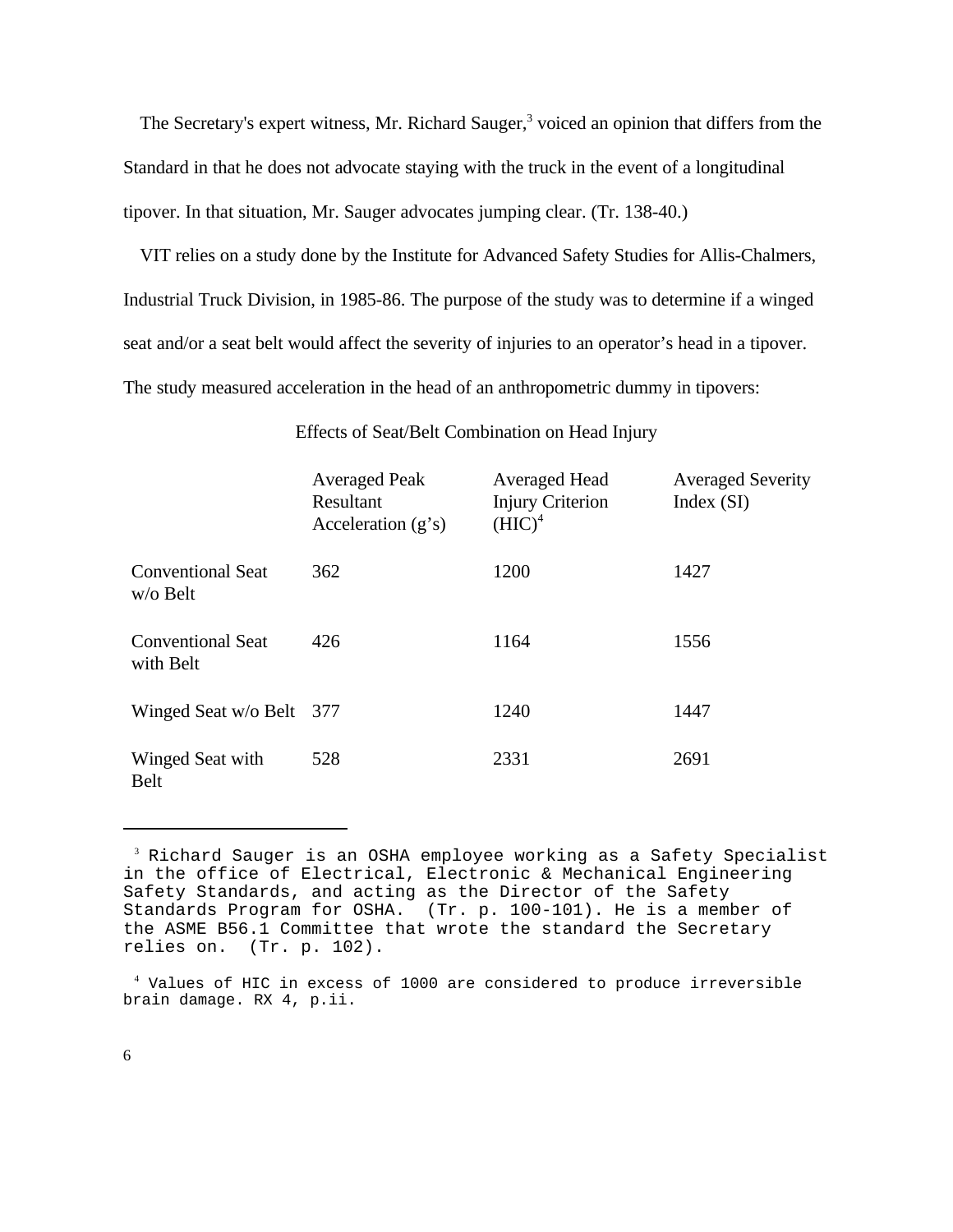The study showed that the use of a belt contributed to the severity of head injuries. The study noted that the seat belt is a passive restraint system which, to be effective, may not rely on operator response or strength, and consequently took no credit for any effort by the operator

to "...hold on firmly and lean away from the point of impact."  $(RX 4, p.i v; GX 7, & 5.3.18(d))$ .

Respondent's experts, Mr. Ponek<sup>5</sup> and Mr. Signorino,<sup>6</sup> testified that it is not the custom and

practice of the marine terminal industry to require the wearing of seat belts on forklifts (Tr. pp.

218, 257), and they are not aware of any port in the United States where such a requirement

exists (Tr. p. 218, 275-276). Both are of the opinion is that there is more inherent danger in

wearing a seat belt because a seat belt hinders the operator's ability to get off the machine

promptly in an emergency<sup>7</sup> (Tr. pp. 228, 258), although Mr. Signorino believes that at higher

 $7$  Contrary to Mr. Sauger (Tr. 150), Mr. Signorino believes it possible to exit the high side of a forklift in a tipover. (Tr. p. 258).

 $<sup>5</sup>$  Mr. Ed Ponek has worked closely with the National Marine Safety</sup> Association. (Tr. p. 211-212). He worked for Maher Terminals, a breakbulk stevedoring company, from 1965 to 1994 (Tr. p. 212), beginning as the Manager of Safety and advancing to Director of Safety for that company. (Tr. p. 212-213). He created training programs for longshoremen. (Tr. p. 213). He has observed forklift operations on a daily basis at Maher and also has visited all ports on the East and West Coast. (Tr. p. 214). He left Maher in 1994 and worked for the New York Shipping Association as an instructor.

 $6$  Mr. Signorino is a consultant with Environmental Hygiene Incorporated and also the Director of Health, Safety & Regulatory Affairs for Universal Maritime Service Corporation. (Tr. p. 248-249). Universal operates marine terminals in Newark, New Jersey, Baltimore, Maryland, Norfolk, Virginia, Charleston, South Carolina, and Miami, Florida. (Tr. p.249). Starting in 1980, Mr. Signorino became working in the office of Maritime Standards at OSHA's National Office, where he was the Project Officer for shoreside aspects of marine cargo handling which was codified as 29 C.F.R. Part 1917. (Tr. p. 252). Mr. Signorino is a Fellow of the OSHA Institute and taught OSHA compliance to staff officers. He also teaches at Webb Institute of Naval Architecture on regulatory affairs. (Tr. p. 255).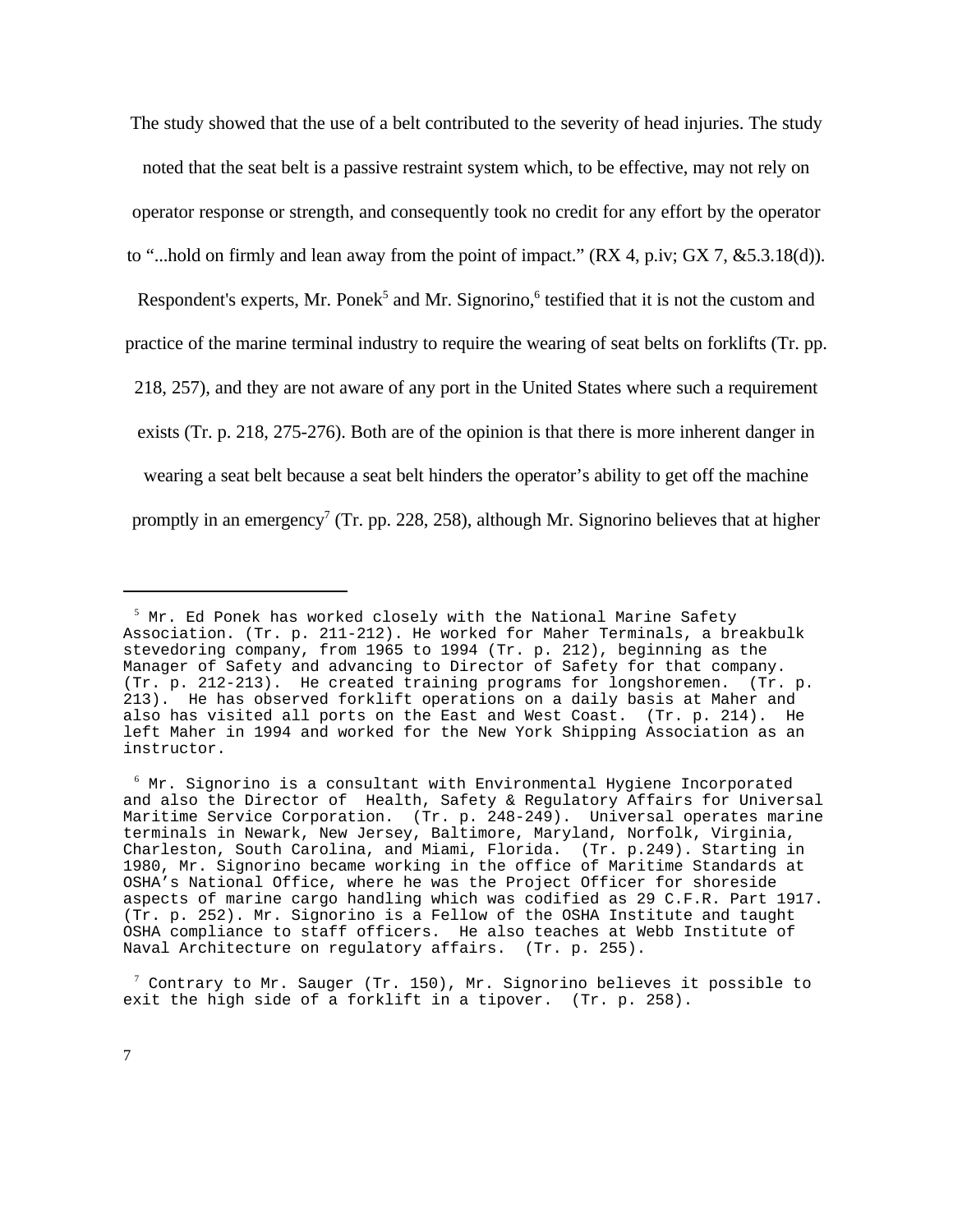operating speeds, in excess of 15 mph, seat belts may be effective in reducing injuries. (Tr. p. 268). The evidence here indicates forklifts attain maximum speeds of about four to eight miles per hour. (Tr. 174, 264.) Mr. Signorino is aware of the criticisms of the Allis-Chalmers Study, but believes that it is valid and subscribes to its conclusion of increased risk of injury in a

forklift tipover when seat belts are worn. (Tr. p. 274-275).

Mr. Ponek has reviewed and also agrees with the conclusions of the Allis-Chalmers Study. (Tr. p. 222). He believes that the restraint system installed in the Hyster Ms. Poarch was operating offered no protection to her upper body, torso, and head. (Tr. p. 223-224). Mr. Ponek has never seen seat belts used on forklifts in marine terminal operations, and points out that there is no OSHA regulation that requires the wearing of seat belts in maritime forklift operations. Maher Terminals, where he served as Safety Director, did not require forklift operators to wear seat belts and did not purchase forklifts with seat belts. (Tr. p. 218). He believes there is a danger to forklift operators from falling cargo tumbling in unprotected sides, as well as a danger from side impacts by other vehicles, and that avoiding these hazards may require

jumping from the forklift. (Tr. p. 220-22).

These experts' testimony reflects the stated preference of the Longshoremen who testified. Joe Riddick has been the Business Agent of Local 1458, ILA, for the past 19 years. (Tr. p. 168- 169). His job is to make sure the orders for labor are filled and to represent the union in joint investigations of problems at the Terminal. (Tr. p. 169). He operated a forklift for 12 years and has been on the waterfront, either as a longshoreman or business agent, for 38 years. (Tr.

p. 169-170). Mr. Riddick never wore a seat belt when he operated a forklift and, on

8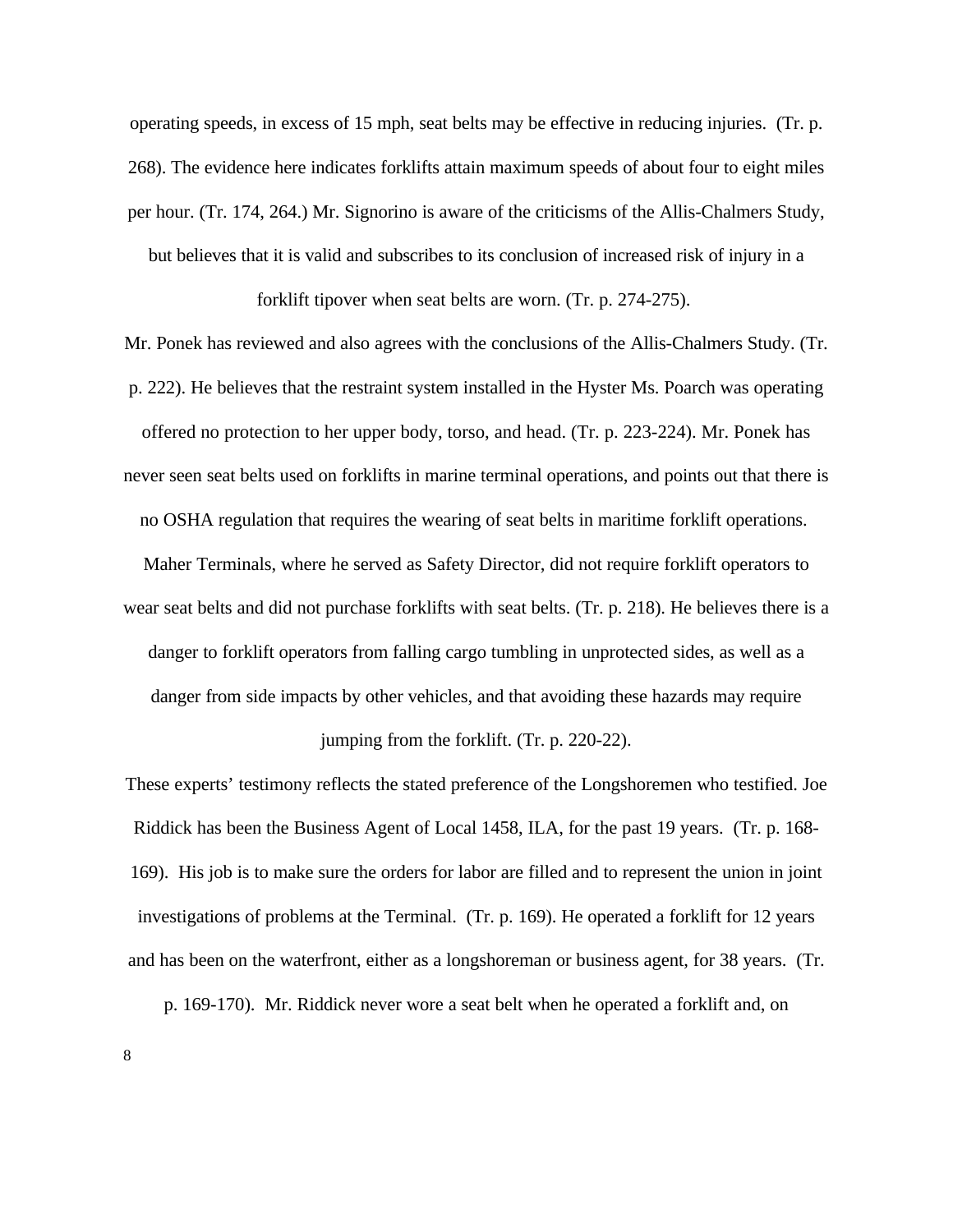occasions, had to jump free from the forklift when its brakes failed and he believed it was safer to jump than to stay in the forklift. (Tr. p. 170). He has seen many occasions when forklifts were damaged, but individuals were not hurt because they jumped off. (Tr. p. 171). Mr.

Riddick knows of four people who were injured by staying with the forklift. (Tr. p. 172).

After Ms. Poarch's accident, there was a meeting of the Local and the majority of the rank and file members indicated that they would not wear seat belts. (Tr. p. 178-179). Part of Mr. Riddick's job is ensuring the safety and welfare of the men and women in his Local. (Tr. p. 179). It is his opinion that it should be left up to the individual whether to wear a seat belt.

### (Tr. p. 179-180).

E.M. Dean has been with VIT for 20 years and is currently the Senior Cargo Foreman. (Tr. p. 186-187). He is responsible for the cargo once it hits the pier after leaving the ships (Tr. p. 187), and for getting the cargo to the ship. (Tr. p. 188). The men and women who work under his supervision include forklift operators. (Tr. p. 189). Mr. Dean is aware of many incidents where injuries were avoided by individuals being able to jump from a forklift before there was a side impact, or before being struck by falling cargo, which often comes in the side of a forklift where there is nothing to protect the operator. (Tr. p. 195-96, 199-200). Mr. Dean himself operated forklifts for 25 or 30 years. He is more comfortable both as an operator and as a supervisor when operators are not hindered in their ability to jump free to avoid

### accidents. (Tr. p. 200-201).

Darnell Johnson is a Header and Shop Steward. His duties are to control a gang of men of up to 15 people and to control all of the labor in the 1458 Local. (Tr. p. 236-237). He has driven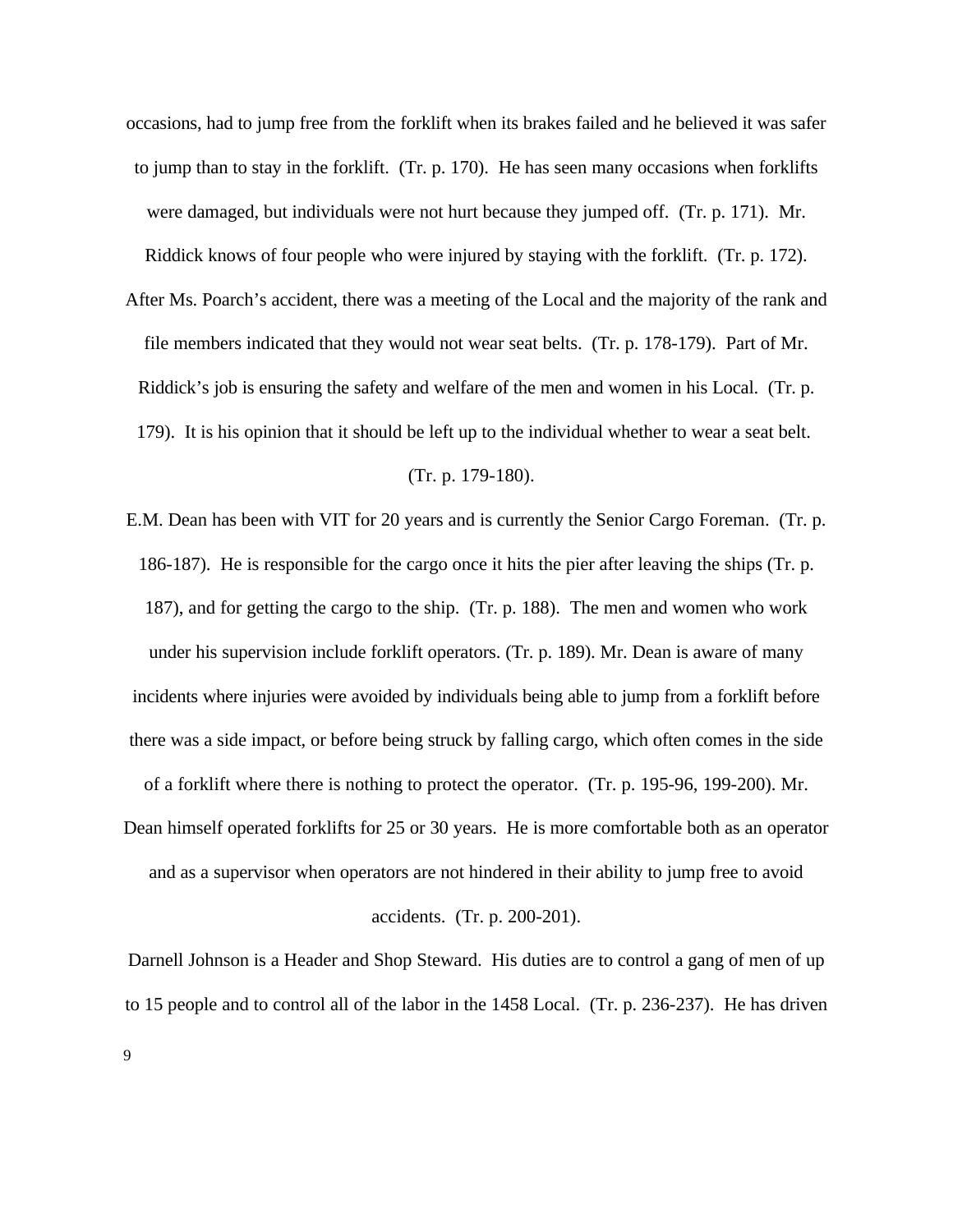forklifts for 27 of his 29 years on the waterfront. (Tr. p. 237). He does not himself use, nor does he require his workers to use, seat belts because he regards their use as dangerous. Mr.

Johnson recently witnessed an incident where a hustler was about to impact the side of a forklift. The driver avoided serious injury by jumping off. (Tr. p. 238-239). He has also seen operators avoid being struck by falling cargo by jumping out of their forklifts. (Tr. p. 239).

### II. DISCUSSION

To establish a violation of Section  $5(a)(1)$ , the Secretary must prove that: (1) a condition or activity in the employer's workplace presented a hazard to employees; (2) the cited employer or the employer's industry recognized the hazard; (3) the hazard was causing or likely to cause death or serious physical harm; and (4) feasible means existed to eliminate or materially reduce the hazard. *Waldon Healthcare Center*, 16 BNA OSHC 1052 (Nos. 89-2804 and 89-3097, 1993); *Tampa Shipyards Inc*., 15 BNA OSHC 1533 (Nos. 86-360 and 86-469, 1992); *Pelron Corp*., 12 BNA OSHC 1833, 1835 (No. 82-388, 1986).

In her brief, the Secretary tends to define the hazard in terms of the remedy, stating that the hazard is the failure to use seat belts when they are provided. She does not address the question of whether a hazard exists, concentrating instead on the proposition that a hazard was recognized. The hazard as stated in the complaint and citation is the following:

The employer did not furnish employment and a place of employment which was free from recognized hazards that were causing or likely to cause death or serious physical harm to employees; in that employees operating power industrial trucks (cargo handling equipment) equipped with seat belts, were not required to wear seat belts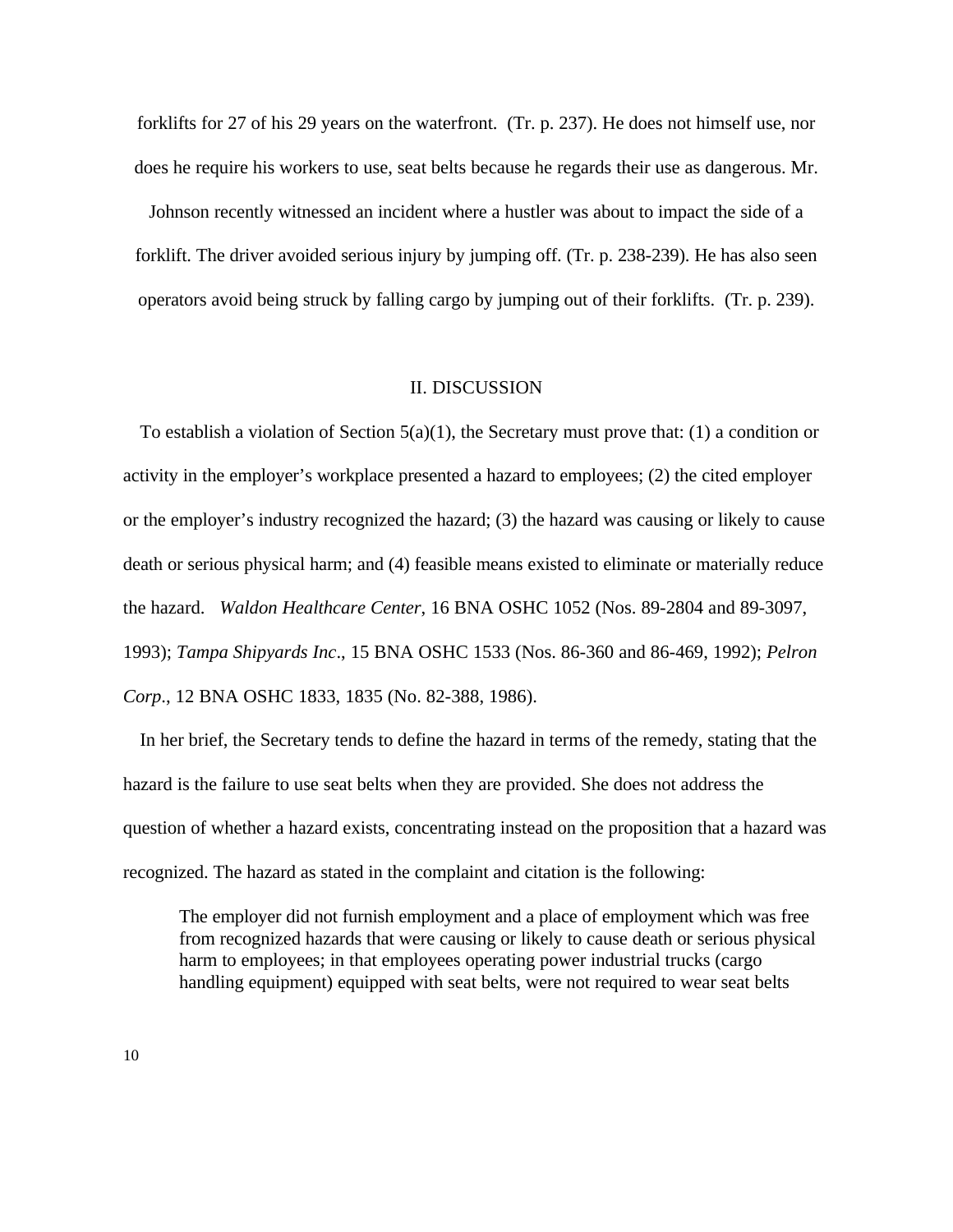during operation, exposing employees to serious injury and recognized hazards should the equipment tip over.

The citation goes on to describe Ms. Poarch's accident and to refer to ASME/ANSI Standard B56.1d-1992.

There are two problems with this statement. First, it tends to confuse the hazard with the Secretary's proposed means of abating the hazard. There is no evidence in this record that failure to wear a seat belt is itself a hazard. Indeed, it is hard to imagine that there could be such evidence. There is no risk of injury that stems solely from such a failure. Moreover, it makes no sense to say that the hazard of failure to wear a seat belt only exists when forklifts are equipped with seat belts. If a hazard exists at all, it exists without regard to the presence of a seat belt. The evidence adduced by the Secretary identifies the hazard as a tipover accident. In the event of such an accident, the Secretary argues that the seat belt provides some protection to the operator.

A better statement of the Secretary's position is that seat belts in forklift trucks are a component part of an operator restraint system that is designed to reduce the incidence and severity of injuries to the operator in the event of a tipover accident, a hazard to which forklift trucks are particularly susceptible, and that the failure to wear the seat belt that is provided in the forklift truck increases the risk of injury to the operator in the event of such an accident.

Similarly, VIT blinks at reality in saying that there is no hazard. Ms. Poarch died as a result of injuries received in a tipover accident. There is no showing that Ms. Poarch's accident was freak or even unusual. Rather, the evidence indicates that it is an accident which reasonably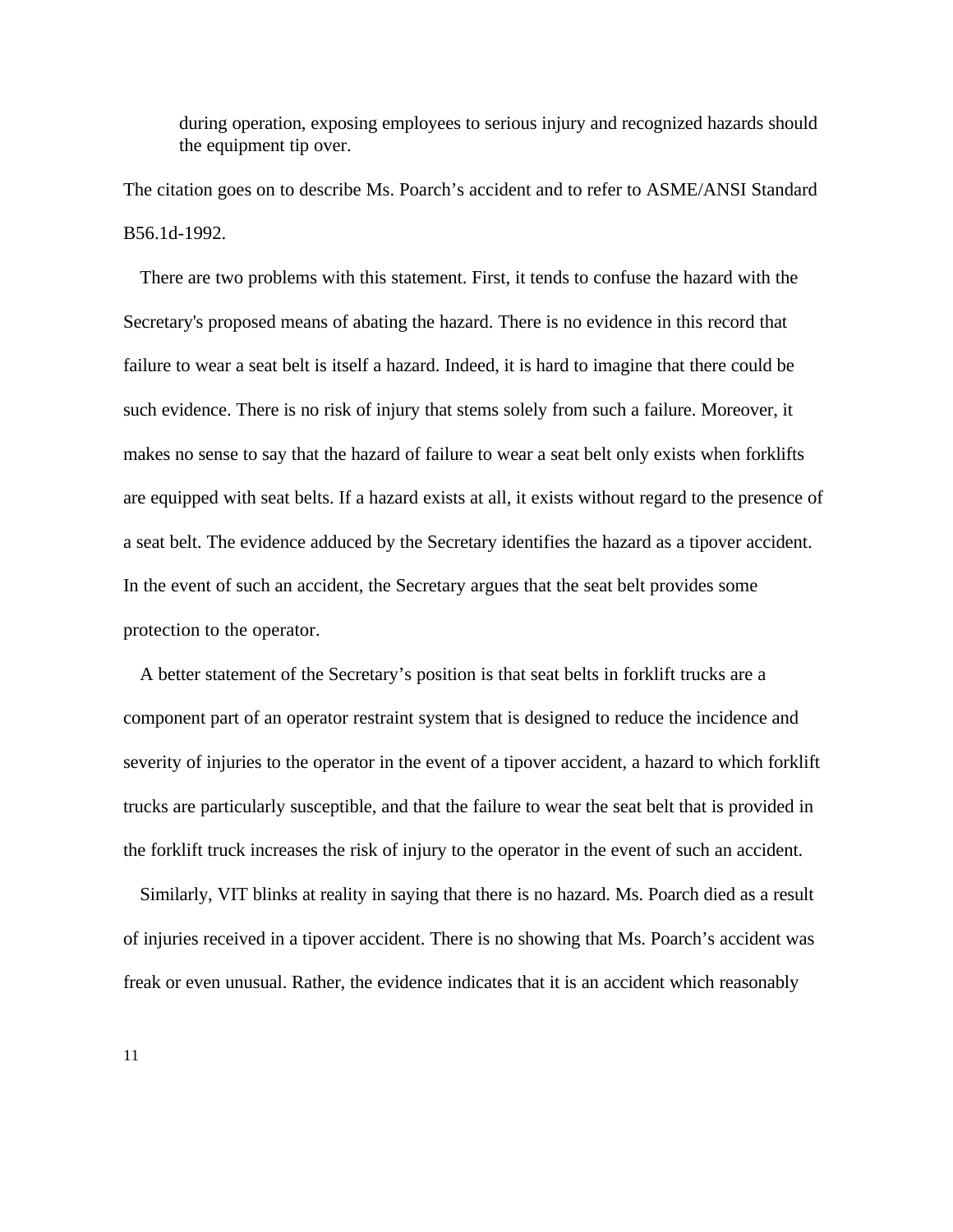may be expected to occur. I find that the hazard of a tipover accident exists, and that that hazard is significant.

The evidence also indicates that the hazard is recognized. HRSA has adopted, although not enforced, a recommendation that seat belts be used when present, and the ASME/ANSI Standard and manufacturer's operating manual contain similar advice. While there is the uncontradicted testimony of VIT's experts that no major port follows such a practice, the reason is the belief that use of seat belts presents a greater hazard than nonuse, rather than a refusal to recognize an obvious hazard.

This leaves the question whether the Secretary has demonstrated that the use of seat belts, when present, is a feasible means of abating the hazard. I begin this inquiry by focusing on the recommendations of the ASME/ANSI Standard. That recommendation is that "an *active operator protection device or system*, when provided, shall be used." (Emphasis added.) The "active operator protection device or system" is defined in  $& 7.39(a)$  as

a restraint device, system, or enclosure that is intended to assist the operator in reducing the risk of entrapment of the operator's head and/or torso between the truck and the ground in the event of a tipover.

This definition pointedly does not include a reference to seat belts, and that omission was

intentional. Interpretation 1-38 issued January 18, 1994, addressed that omission.

Question (1): Section 7-39 suggests a major change to operator restraints. Please clarify what is meant by this section, with examples of suitable devices.

Reply (1): The inclusion of Section 7.39 does not suggest so much a change to operator restraints as it does a positive statement of the need for some device or system with the purpose of assisting the operator in reducing the risk of injury in an overturn accident. The means to accomplish this is purposely left nondescript. The Standard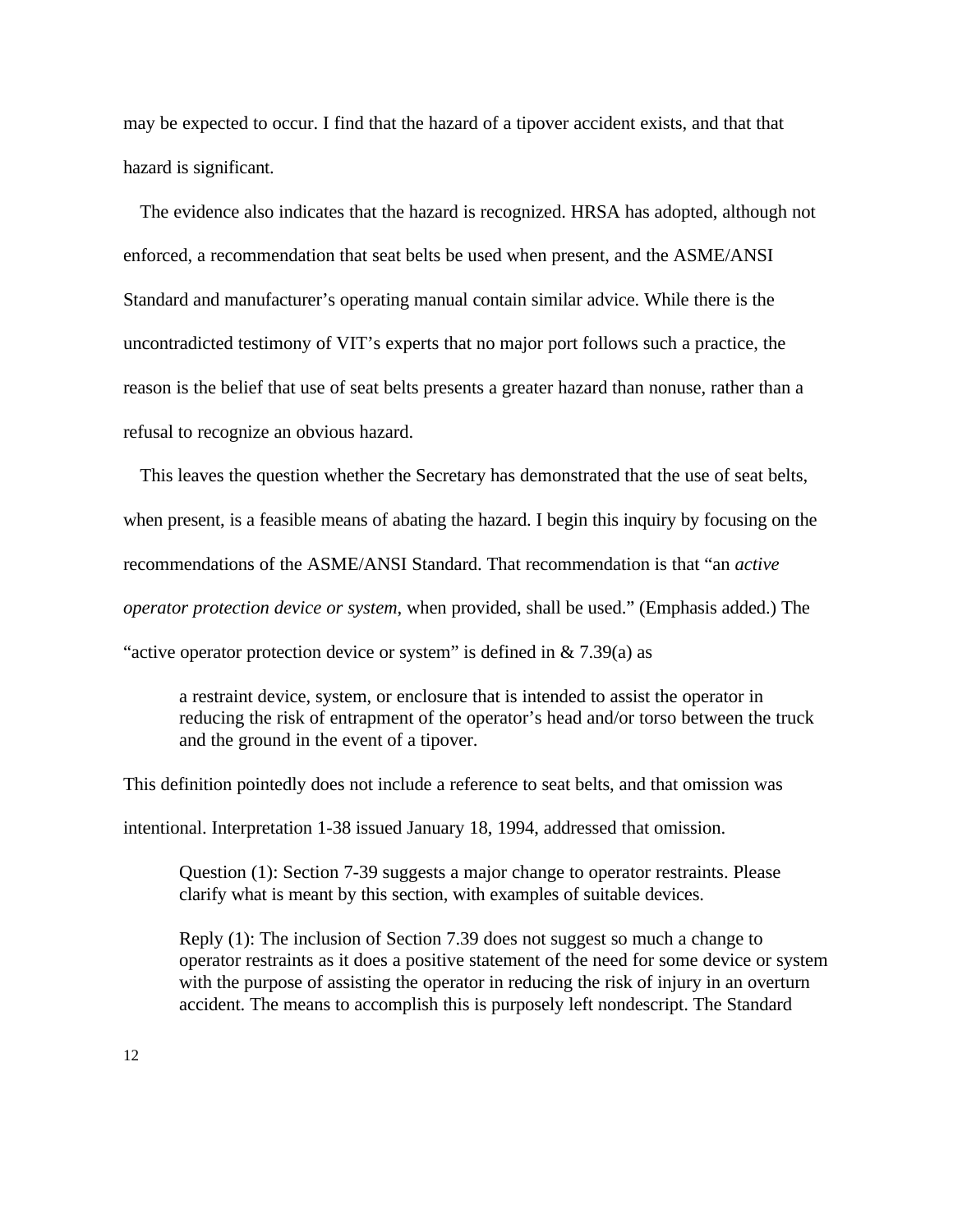does not intend to provide design requirements for acceptable means to accomplish the intent. The Standard leaves it open to the ingenuity of the designer to accomplish that task in whatever way is felt by the manufacturer to best answer the need.

Question (2): The Section would tend to rule out the use of standard lap type seatbelts. Is this clause meant to include wings of the operator's seat or other such devices?

Reply (2): Standard lap type seatbelts, winged seats, and many other such devices would all be included in the definition of restraint device, system, or enclosure.

*See* GX 7, p.13, *see also* Interpretation 1-41 issued January 6, 1995, at p.15; Tr. 114-15.

The ASME/ANSI Standard does not specify the particulars of an operator restraint system,

but rather challenges the manufacturers of forklifts to find "some device or system with the

purpose of assisting the operator in reducing the risk of injury in an overturn accident." The

ASME/ANSI Standard concluded only that a problem exists and called on manufacturers to

solve it; clearly it did not conclude that the use of seat belts (or any other specific device) was

an acceptable solution.

Mr. Sauger indicated that the ASME/ANSI recommendation that a restraint system be incorporated into new forklifts results from accumulating evidence that operators who tried to jump clear of tipping forklifts were being trapped between the truck and the ground (Tr. 116- 17). However, he was vague with regard to any studies and/or testing programs that may have shed light on this problem.<sup>8</sup> Moreover, he was unaware of any studies or documentary

 $8$  The Secretary identified GX 11, a copy of a trade magazine article which briefly discussed this problem and alluded to an apparently extensive study of it at Hyster Co. GX 11 was not offered because it had not been furnished to Respondent's counsel in advance. Even if it had been received in evidence, it would have done no more than serve as evidence that such studies exist and could not have been taken as evidence of their content or conclusions.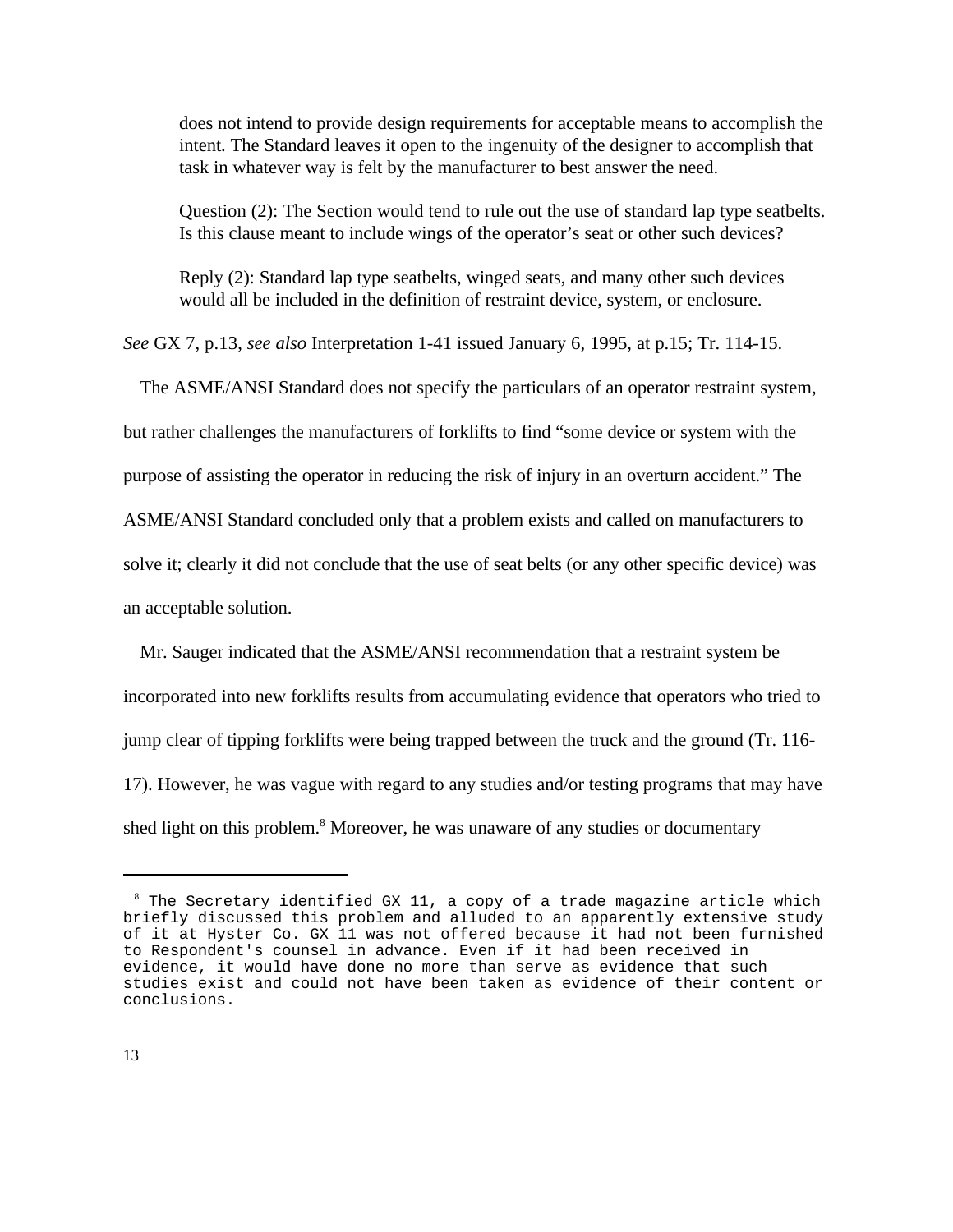evidence regarding the efficacy of the use of seat belts (Tr. 156); he had not reviewed the Allis-Chalmers study until he prepared for trial (Tr. 165). This he regarded as having been discredited by the subsequent action of Allis-Chalmers and other manufacturers to install seat belts (Tr. 123-24), although he gave no basis for questioning the accuracy or reliability of the data reported by Allis-Chalmers.

The test results reported by Allis-Chalmers cast sufficient doubt on the ASME/ANSI Standard to require considerably more than the cursory response given them. For example, is the advice in the ASME/ANSI Standard that the operator should grasp the steering wheel and lean away from the impact consistent with the accelerations (g values) reported in the Allis-Chalmers study? In other words, would it be possible for an operator to effectively overcome those accelerations by holding on and leaning? This record provides no answer.

Moreover, the problem appears to be far more complex than a simple tipover accident. There is abundant evidence in this record that other accident scenarios need to be considered. The longshoremen and union officials who had operated forklifts spoke of collisions with other vehicles, failed brakes, loss of traction on slick surfaces, and tumbling cargo, and indicated that the restraint provided by seat belts sometimes can be hazard in itself. All testified that they prefer to forego the restraint of a seat belt because that restraint can delay them in jumping from the truck in an emergency.<sup>9</sup> Even the Secretary's expert, Mr. Sauger, indicated that it is

<sup>9</sup> While all these witnesses gave convincing statements, Darnell Johnson's testimony was particularly persuasive. Mr. Johnson's demeanor and the straightforward manner in which he answered questions left no room to doubt that his views were sincerely and honestly held. I credit the statements of these witnesses over that of Mr. Sauger (Tr. 159) with respect to the question whether unfastening the seat belt poses a significant delay in an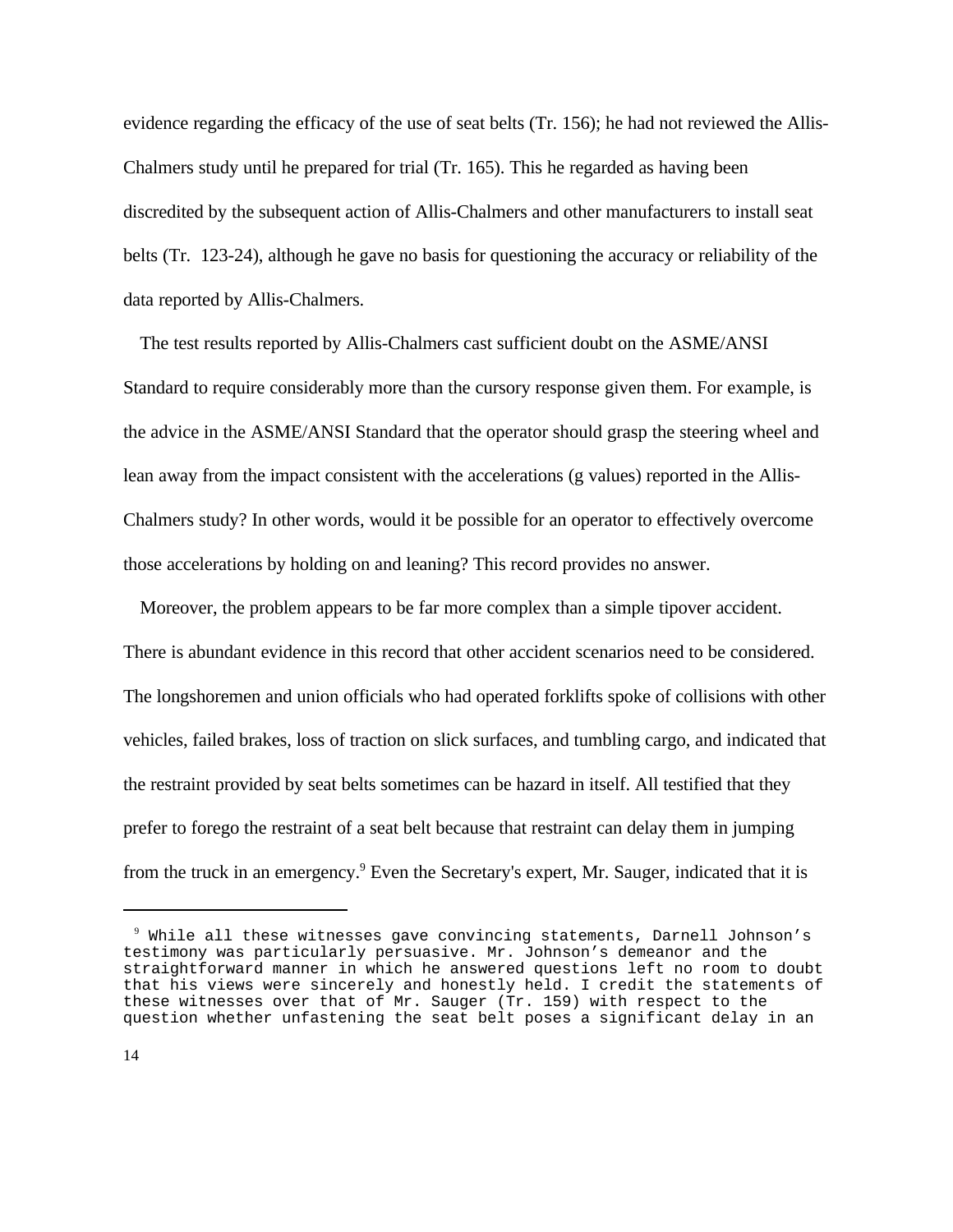best to jump from a forklift in a longitudinal tipover (Tr. 139-40) and in a situation where the blade of another forklift was about to enter the side (Tr. 156).

The use of seat belts as part of an operator restraint system may or may not be a feasible means of abating the hazard posed by tipover accidents. If such use is a feasible means of abatement, it would constitute a hazard in other accident scenarios which may or may not be a greater hazard. Unfortunately, this record does not answer these questions. I conclude that the Secretary has not met her burden of persuasion. *See Secretary v. Kokosing Construction Co., Inc.,* 17 OSHC 1869, 1875 (Rev. Com. 1996).

### III.CONCLUSIONS OF LAW

Respondent Virginia International Terminals, Inc., is engaged in a business affecting commerce and is subject to the requirements of the Occupational Safety and Health Act of 1970, as amended, 29 U.S.C. §651 *et seq.*

Respondent did not violate Section 5(a)(1) of the Occupational Safety and Health Act of 1970 as charged in the Complaint.

#### IV.ORDER

The Complaint and Citation are dismissed.

emergency.